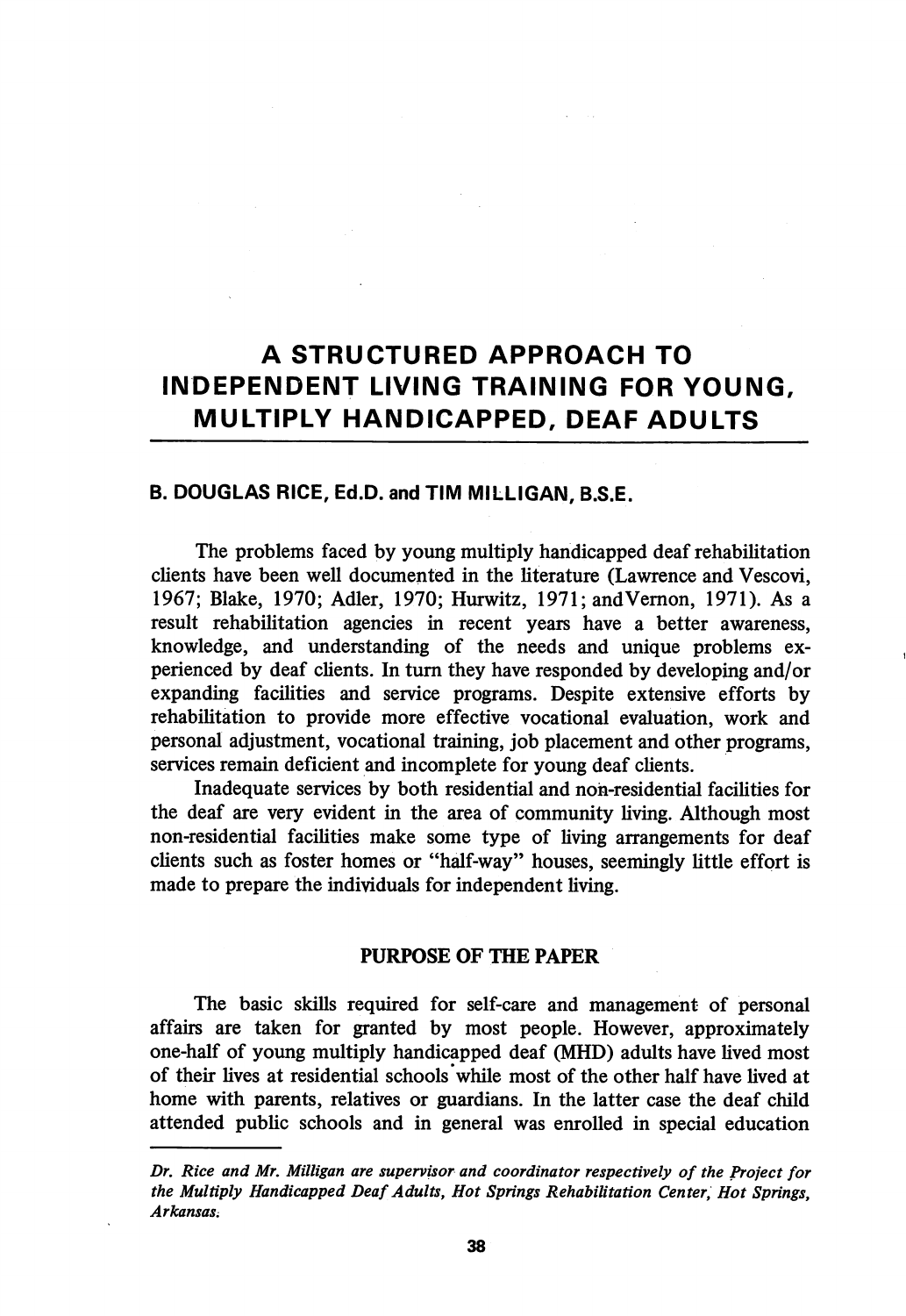classes. These individuals enroll and complete rehabilitation ill-prepared and ill-equipped to meet the demands of independent community living as a result of their previous sheltered and restricted environment. The focus of this paper will be on a well structured personal adjustment and independent living training program that prepares young MHD adults to more adequately cope with the demands of everyday independent living.

A brief description of the project will be presented prior to a discussion of personal adjustment and independent living training.

#### THE HSRC PROJECT

The Research and Demonstration Project, "A Comprehensive Facihty Program for Multiply Handicapped Deaf Adults", was initiated in June, 1968. The specific objectives of the Project are to develop and evaluate a meaningful service program for young deaf adults, and to provide internships, practicums and short-term training conferences for professional rehabilitation workers with the deaf. Clients are referred to the Project by state vocational rehabilitation counselors from throughout the United States. Admission criteria are: 1) Age 16 or older, 2) Non-functional hearing, 3) Reading achievement at fourth grade or below, 4) A history of unemployment or serious under-employment, 5) Borderline or higher intelligence, 6) Freedom from emotional responses, behavior patterns and physical mobility restrictions that would prevent beneficial participation in Center programs.

#### Settings and Services

Services and activities of the Project are conducted at Hot Springs Rehabilitation Center (HSRC). The daily enrollment at the Center consists of approximately 475 handicapped clients including 40 deaf individuals. A comprehensive range of medical, social, psychological and vocational evaluation, and vocational training services are provided to the clients. In addition to other support services including driver education and recreation activities, specialized services to the deaf are provided by Project staff in vocational tutoring, personal and social adjustment, vocational evaluation, work adjustment, counseling and independent living (Details and description of these services can be found in Blake, 1970; Stewart, 1971; Rice, Milligan and Bolton, 1972).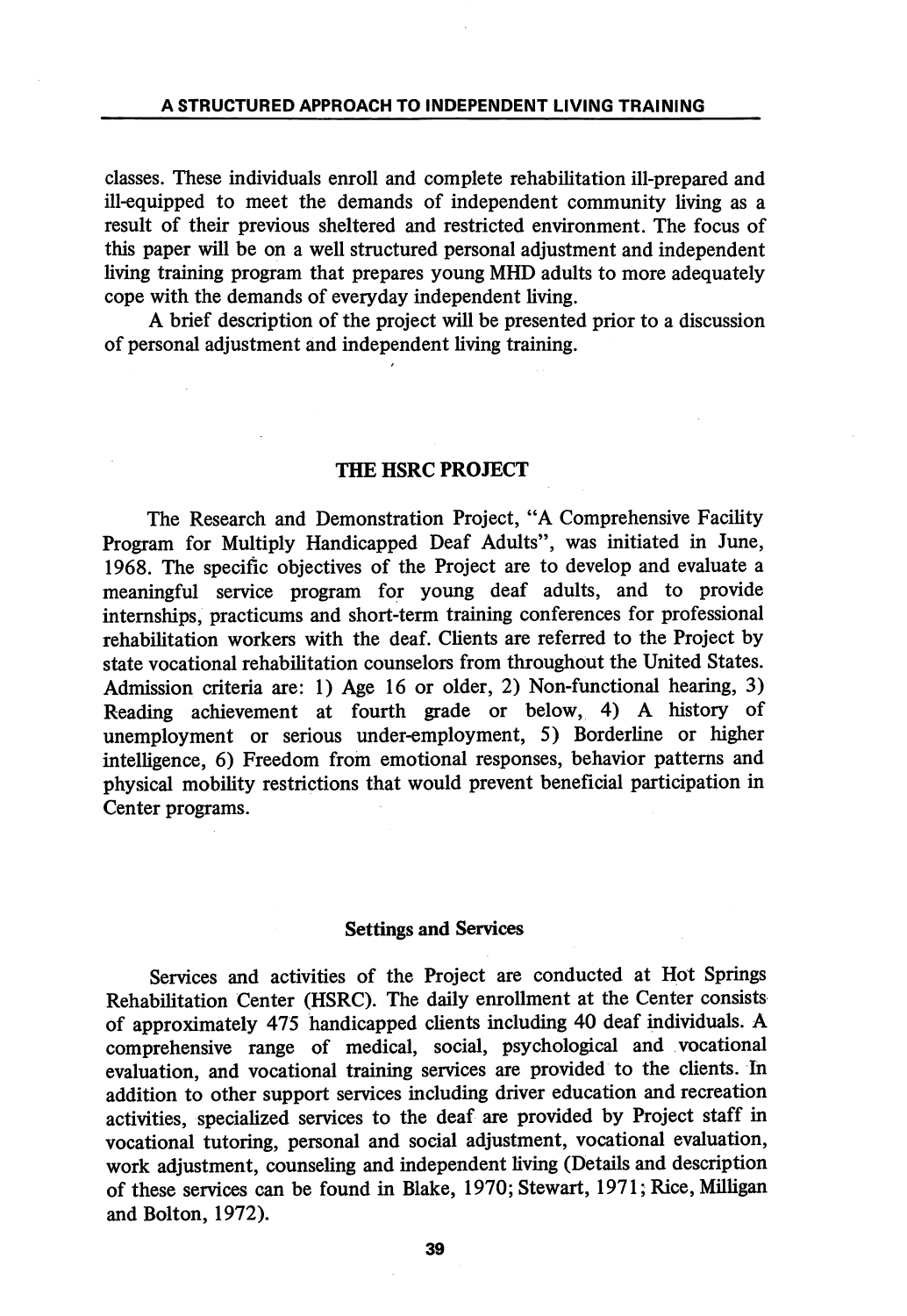#### Personal Adjustment Training

The young MHD client, with few exceptions, is in need of intensive personal and social adjustment services. Personal adjustment training (PAT) within the HSRC Project is provided to clients through classroom instructions in communication skills, basic academic subjects, personal hygiene, personal grooming, vocational tutoring, interpersonal relationships and basic concepts important to independent living.

The program is flexible and every attempt is made to make it relevant to the client's needs. Services are continuously evaluated by Project staff and modifications made to insure a more effective program. Independent living training is integrated with other aspects of PAT; however, it is considered a preparatory program designed to assist the client toward living independently in the community.

#### Independent Living Training

The Curriculum for Independent Living Training (ILT) was planned and developed by the Project staff specifically for young MHD adults. The objective of the program is to provide the young deaf client with the necessary skills to make the transition from a sheltered hving situation to independent community hving with a minimum of difficulty. The coordinator of ILT provides the client with close supervision and support as well as keeping the staff informed on client progress. A typical ILT client would normally follow the pattern given below.

1. A subjective measure of the client's potential to live independently is made by the Project staff and a prescriptive program outlined to alleviate his deficiencies (in a few cases the client has not participated in ILT as a result of involved physical, mental, or emotional limitations).

2. The client is scheduled for PAT formal classroom instruction concurrent with his vocational training, usually about 15 hours a week. During Personal Adjustment Training the deaf individual is also presented with concepts important to independent living, i.e., how to find and rent an apartment, responsibihties of tenant and landlord, how to pay bills, budgeting, marketing, food preparation, laundry services, transportation, opening and using a checking account, personal safety, and use of leisure time. The ILT unit of PAT usually takes 4 to 6 weeks, depending on the client's ability to acquire the information.

3. Financial arrangements are made for the client's move to an apartment. In the case of the deaf client at HSRC, it is a matter of transferring the funds normally paid to the Center for food and housing directly to the client. (This is closely supervised by the ILT coordinator.)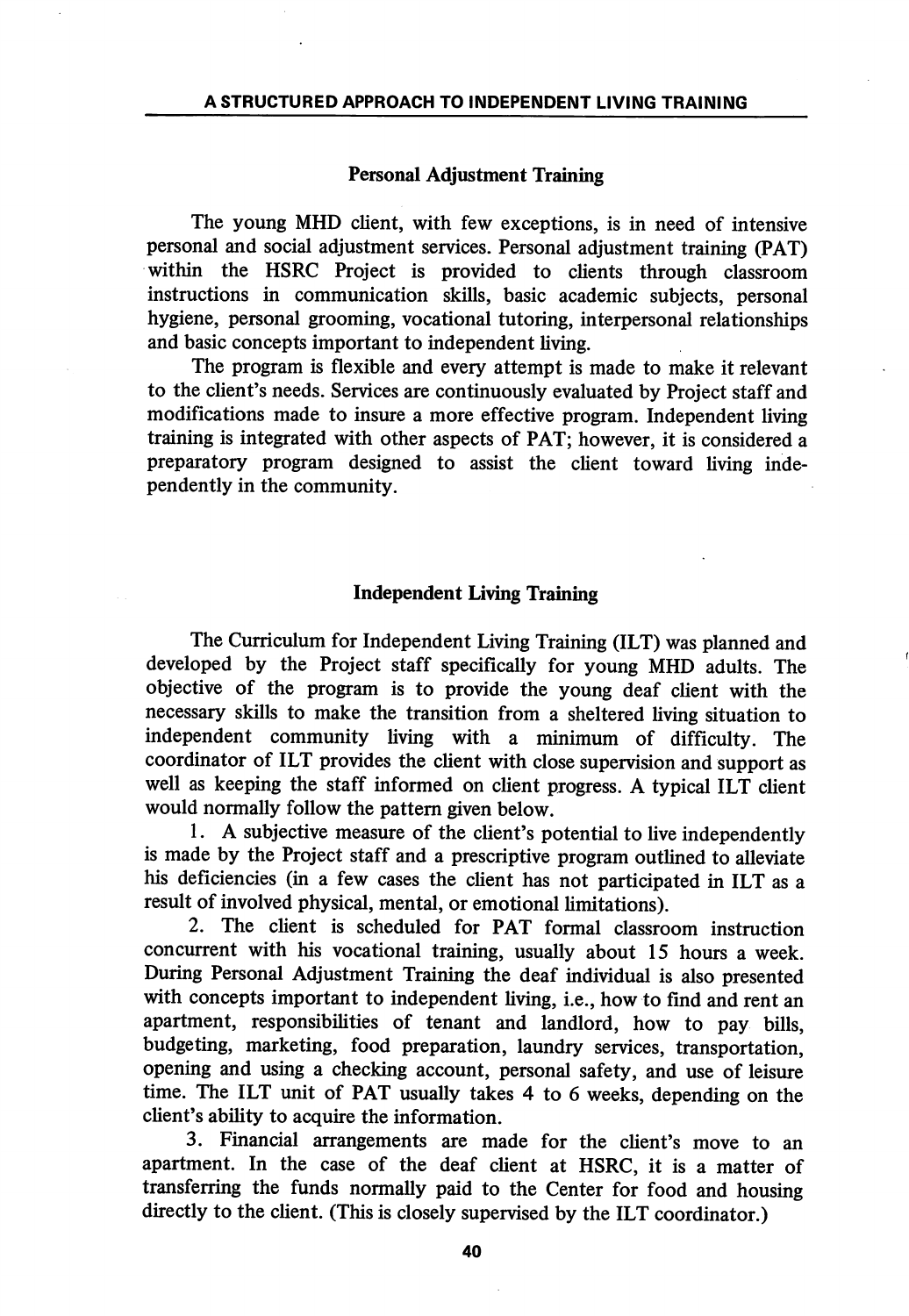4. The client and instructor select a suitable apartment. The instructor serves as an interpreter and advisor for the client and landlord. Usually it is necessary for the client to buy a few homemaking essentials such as sheets and pillow cases, cooking utensils and dishes, and the other necessary items for setting up housekeeping. The client, with assistance from the instructor, then goes to the bank cooperating with the Project and opens a cheeking account.

5. The client begins living independently, and commuting to the Center daily for vocational training. During the client's early stay, he is supervised closely by the Project staff. Various staff visit the client's apartment frequently to evaluate progress. Initially, the instructor assists the client with maintaining an accurate record of expenses. As the client gains confidence and becomes progressively more independent, the supervision is gradually decreased. Staff visits become less frequent, as the client assumes more responsibility for planning his menus, establishing a schedule of daily activities, and using his leisure time. After a period of time, usually three to four months, the client takes over management of his finances completely.

6. Periodically, all clients on independent living status are brought together for a seminar to discuss mutual problems and share ideas. Occasionally, the client expresses a desire to share an apartment to reduce expenses. Approval to share an apartment is given only after several months of living independently. From experience the project staff has found that in many cases the less confident or more dependent of the two clients will become very dependent on his roommate, and the objectives of ILT will not be accomplished.

#### Termination

The conditions for terminating a client's ILT involves one of four factors: 1) The client successfully completes his Center program including vocational training and independent living; 2) The client or referring counselor discontinue participation in the Center program as a result of insufficient case funds, volitional dropout, location of suitable employment prior to program completion; 3) Referral to other facilities; 4) Maladaptive behavior by the client in the community that is detrimental to his or other's personal well being. If this occurs, the client, if at all possible, returns to HSRC for additional assistance, counseling and training in basic living skills.

#### **Discussion**

At present, data collection and analysis are incomplete, therefore, the total efforts of project services to some 200 young deaf adults cannot be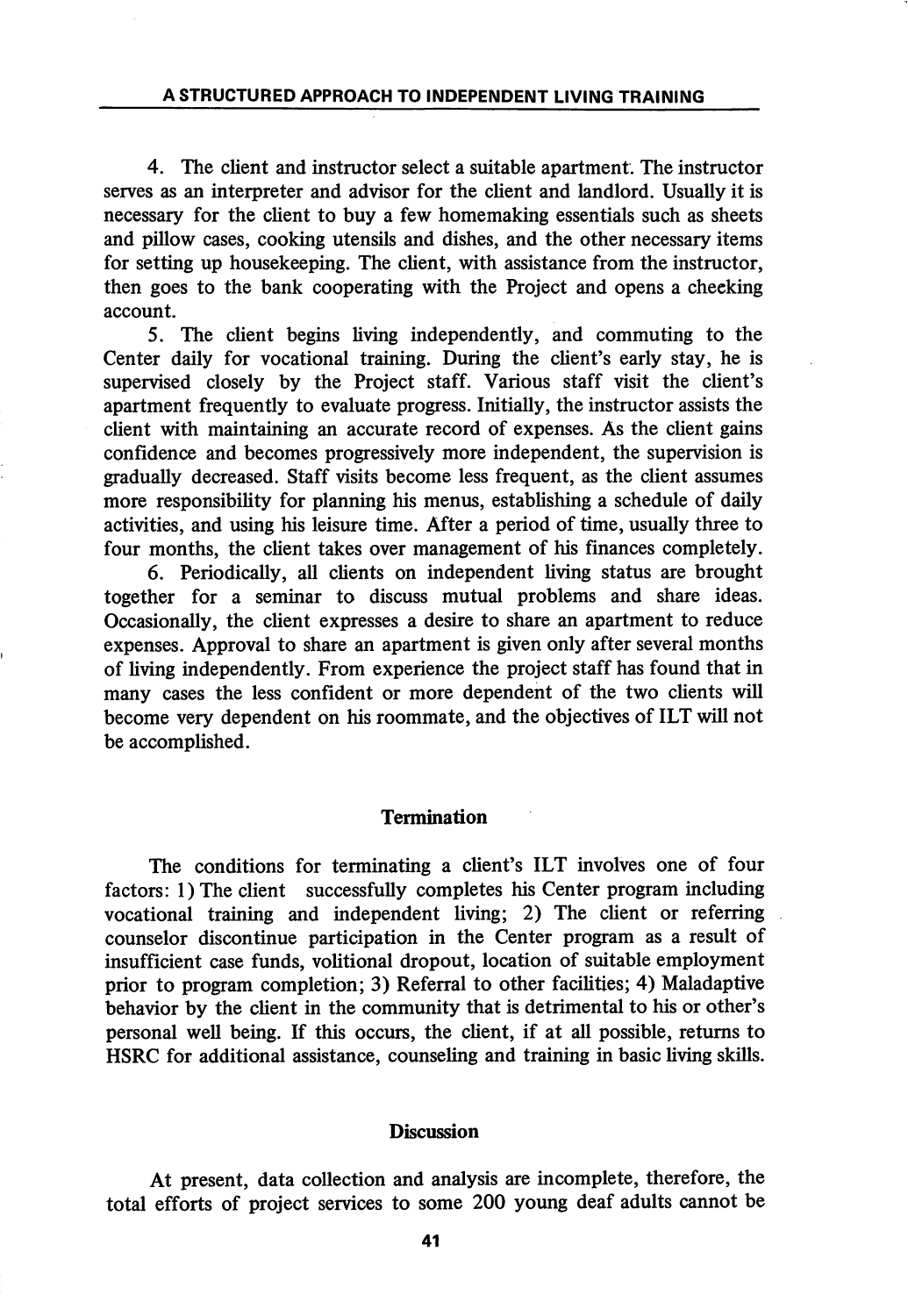reported. It is possible, however, to make some speculations and draw some tentative conclusions regarding the impact of ILT. First, ILT has demonstrated that this clientele can successfully make the transition from a protected environment to the community. Second, the process requires a period of preparation and practice prior to the client's actual move to the commimity without the continued support and reassurance of the Project staff. Finally, and perhaps most important, living successfully in the community reduces the handicapping effects of deafness by increasing the individual's self-concept and feeling of independence.

#### Summary

The transition from the protected environment of a residential school or rehabilitation facility to the community is a sadly neglected phase of rehabilitation services for the deaf. Although the need for ILT has been reported and documented, progress has been extremely slow. The Hot Springs Project for the multiply handicapped deaf has developed a program for training this group in the area of independent living. Classroom instruction is used in the first phase of the program followed by practical experience in which the client moves to an apartment. After moving to the community, the client must live on a budget, arrange for transportation, buy and prepare food, and perform other activities required for everyday living.

Seemingly, the HSRC project's approach is practical in that it insures young multiply handicapped deaf adults the opportunity to acquire and practice the skill required for independent community living. Results of the ILT program have implications for rehabilitation and other facilities serving the deaf in that this phase of service should become a vital part of the deaf client's total rehabilitation program.

#### REFERENCES

- Adler, E.P. Toward More Effective Rehabilitation Services for the Severely Handicapped Deaf Client; The Challenge and the Charge. In Stewart, L.G. (Ed.), Toward More Effective Rehabilitation Services for the Severely Handicapped Deaf Client. Arkansas Rehabilitation Research and Training Center, 1971.
- Blake, G. An experiment in Serving Deaf Adults in A Comprehensive Rehabilitation Center. (Final Report, SRS Grant No. RD-1932) Little Rock, Arkansas, Arkansas Rehabilitation Service, 1970.
- Hurwitz, S. Habilitation of Deaf Adults. (Final Report, SRS Grant No. 1804-S) St. Louis: Jewish Employment and Vocational Service, 1971.